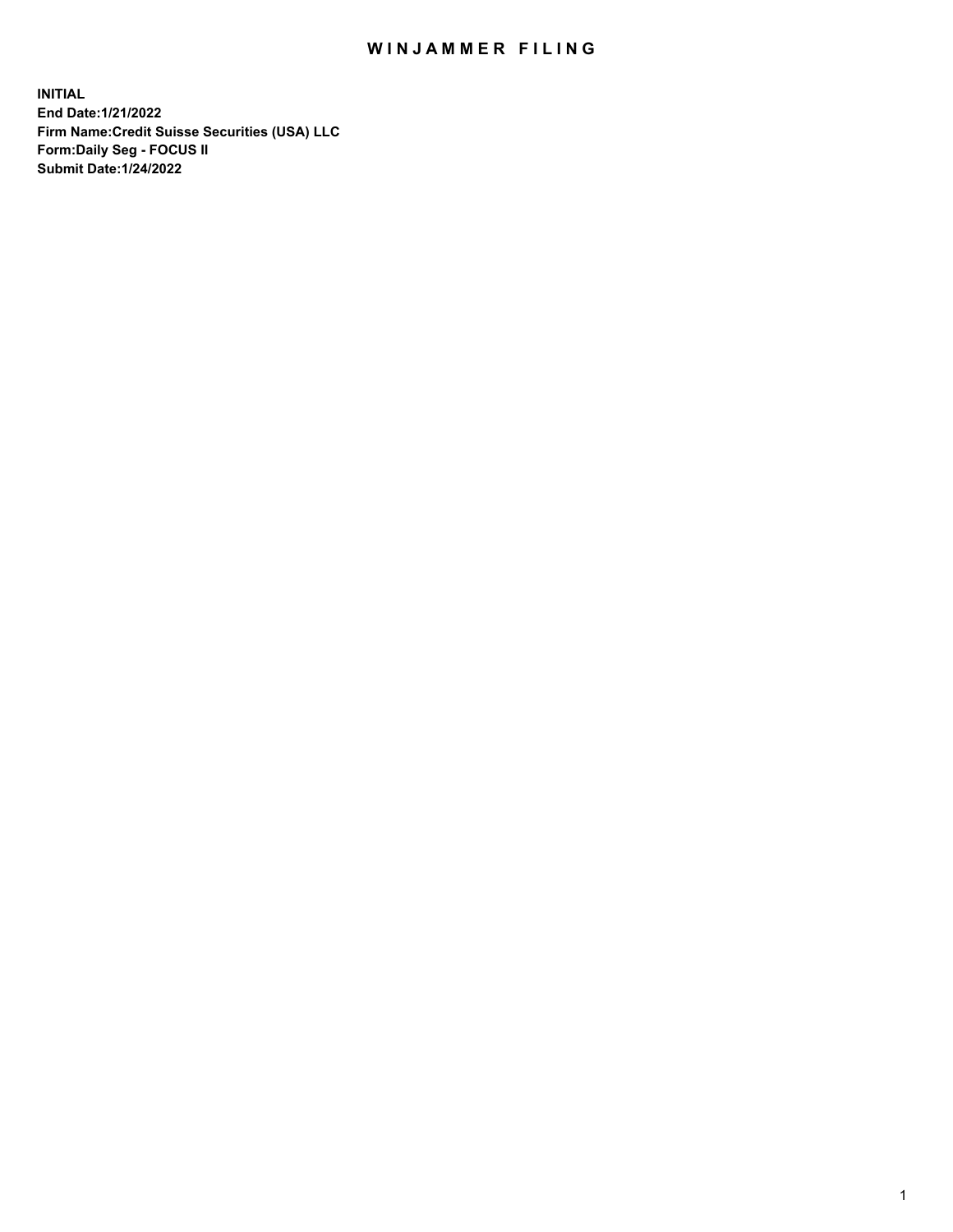**INITIAL End Date:1/21/2022** 

## **Firm Name:Credit Suisse Securities (USA) LLC Form:Daily Seg - FOCUS II Submit Date:1/24/2022**

## **Daily Segregation - Cover Page**

| Name of Company                                                                                                                                                                                                                                                                                                                | <b>Credit Suisse Securities (USA)</b><br><b>LLC</b>                |
|--------------------------------------------------------------------------------------------------------------------------------------------------------------------------------------------------------------------------------------------------------------------------------------------------------------------------------|--------------------------------------------------------------------|
| <b>Contact Name</b>                                                                                                                                                                                                                                                                                                            | <b>Alexander Baptiste</b>                                          |
| <b>Contact Phone Number</b>                                                                                                                                                                                                                                                                                                    | 919-994-6223                                                       |
| <b>Contact Email Address</b>                                                                                                                                                                                                                                                                                                   | alexander.baptiste@credit-suiss<br>e.com                           |
| FCM's Customer Segregated Funds Residual Interest Target (choose one):<br>a. Minimum dollar amount: ; or<br>b. Minimum percentage of customer segregated funds required:% ; or<br>c. Dollar amount range between: and; or<br>d. Percentage range of customer segregated funds required between: % and %.                       | $\frac{0}{5}$<br>$\underline{0}$ $\underline{0}$<br>0 <sub>0</sub> |
| FCM's Customer Secured Amount Funds Residual Interest Target (choose one):<br>a. Minimum dollar amount: ; or<br>b. Minimum percentage of customer secured funds required:% ; or<br>c. Dollar amount range between: and; or<br>d. Percentage range of customer secured funds required between:% and%.                           | $\frac{0}{5}$<br>0 <sub>0</sub><br>0 <sub>0</sub>                  |
| FCM's Cleared Swaps Customer Collateral Residual Interest Target (choose one):<br>a. Minimum dollar amount: ; or<br>b. Minimum percentage of cleared swaps customer collateral required:% ; or<br>c. Dollar amount range between: and; or<br>d. Percentage range of cleared swaps customer collateral required between:% and%. | $\frac{0}{5}$<br>0 <sub>0</sub><br>0 <sub>0</sub>                  |

Attach supporting documents CH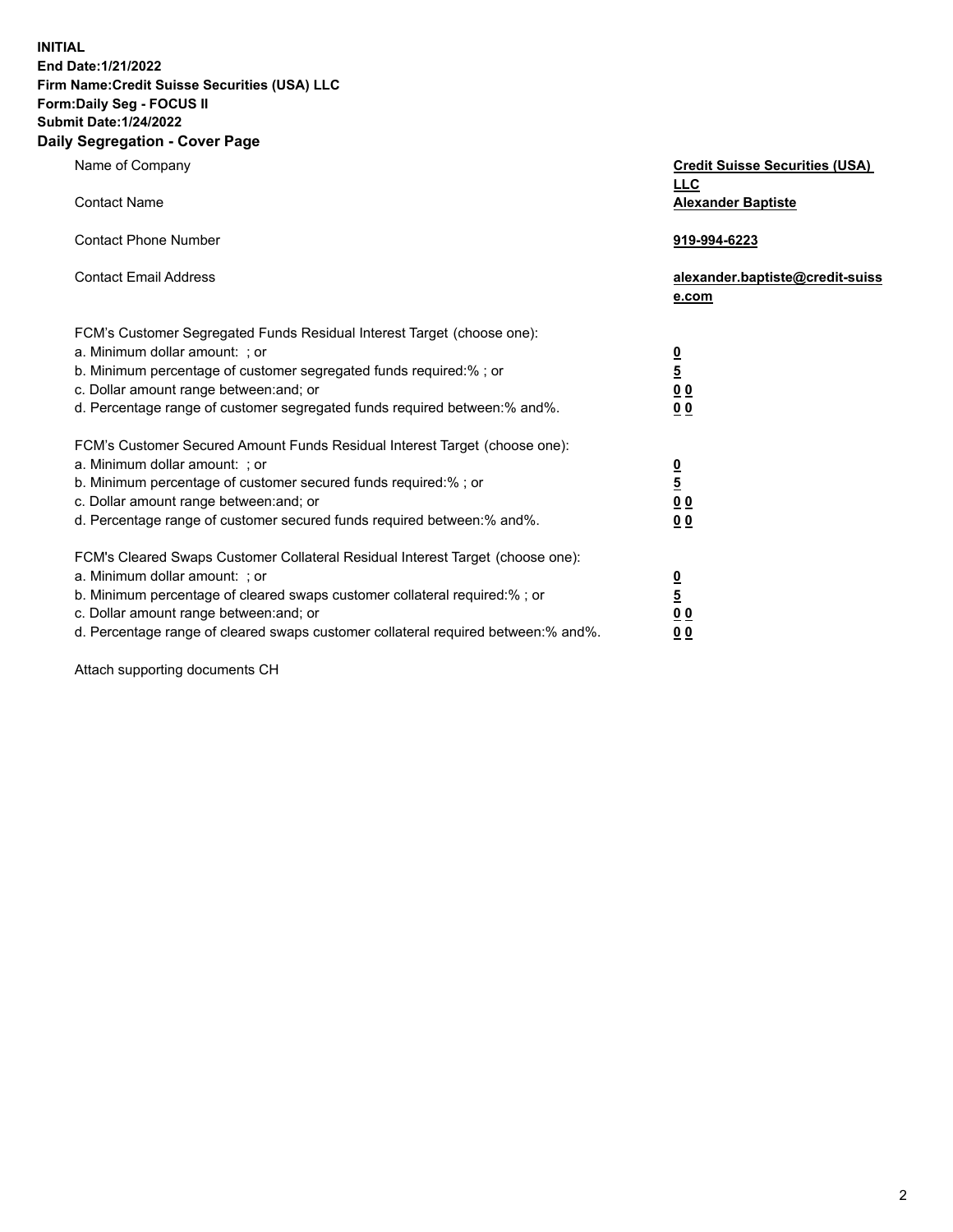**INITIAL End Date:1/21/2022 Firm Name:Credit Suisse Securities (USA) LLC Form:Daily Seg - FOCUS II Submit Date:1/24/2022** 

## **Daily Segregation - Secured Amounts**

|     | Foreign Futures and Foreign Options Secured Amounts                                                        |                                 |
|-----|------------------------------------------------------------------------------------------------------------|---------------------------------|
|     | Amount required to be set aside pursuant to law, rule or regulation of a foreign                           | $0$ [7305]                      |
|     | government or a rule of a self-regulatory organization authorized thereunder                               |                                 |
| 1.  | Net ledger balance - Foreign Futures and Foreign Option Trading - All Customers                            |                                 |
|     | A. Cash                                                                                                    | 3,395,053,555 [7315]            |
|     | B. Securities (at market)                                                                                  | 931,449,658 [7317]              |
| 2.  |                                                                                                            |                                 |
|     | Net unrealized profit (loss) in open futures contracts traded on a foreign board of trade                  | $-1,047,255,133$ [7325]         |
| 3.  | Exchange traded options                                                                                    |                                 |
|     | a. Market value of open option contracts purchased on a foreign board of trade                             | 11,719,212 [7335]               |
|     | b. Market value of open contracts granted (sold) on a foreign board of trade                               | $-8,214,160$ [7337]             |
| 4.  | Net equity (deficit) (add lines 1. 2. and 3.)                                                              | 3,282,753,132 [7345]            |
| 5.  | Account liquidating to a deficit and account with a debit balances - gross amount                          | 33,061,422 [7351]               |
|     | Less: amount offset by customer owned securities                                                           | -33,049,297 [7352]12,125 [7354] |
| 6.  | Amount required to be set aside as the secured amount - Net Liquidating Equity                             | 3,282,765,257 [7355]            |
|     | Method (add lines 4 and 5)                                                                                 |                                 |
| 7.  | Greater of amount required to be set aside pursuant to foreign jurisdiction (above) or line                | 3,282,765,256 [7360]            |
|     | 6.                                                                                                         |                                 |
|     | FUNDS DEPOSITED IN SEPARATE REGULATION 30.7 ACCOUNTS                                                       |                                 |
| 1.  | Cash in banks                                                                                              |                                 |
|     | A. Banks located in the United States                                                                      | 39,267,952 [7500]               |
|     | B. Other banks qualified under Regulation 30.7                                                             | 335,625,835 [7520]374,893,787   |
|     |                                                                                                            | [7530]                          |
| 2.  | Securities                                                                                                 |                                 |
|     | A. In safekeeping with banks located in the United States                                                  | 931,449,658 [7540]              |
|     | B. In safekeeping with other banks qualified under Regulation 30.7                                         |                                 |
| 3.  |                                                                                                            | 0 [7560]931,449,658 [7570]      |
|     | Equities with registered futures commission merchants                                                      |                                 |
|     | A. Cash                                                                                                    | $0$ [7580]                      |
|     | <b>B.</b> Securities                                                                                       | $Q$ [7590]                      |
|     | C. Unrealized gain (loss) on open futures contracts                                                        | $0$ [7600]                      |
|     | D. Value of long option contracts                                                                          | $0$ [7610]                      |
|     | E. Value of short option contracts                                                                         | 0 [7615]0 [7620]                |
| 4.  | Amounts held by clearing organizations of foreign boards of trade                                          |                                 |
|     | A. Cash                                                                                                    | $0$ [7640]                      |
|     | <b>B.</b> Securities                                                                                       | $0$ [7650]                      |
|     | C. Amount due to (from) clearing organization - daily variation                                            | 0 [7660]                        |
|     | D. Value of long option contracts                                                                          | $0$ [7670]                      |
|     | E. Value of short option contracts                                                                         | 0 [7675]0 [7680]                |
| 5.  | Amounts held by members of foreign boards of trade                                                         |                                 |
|     | A. Cash                                                                                                    | 4,152,332,786 [7700]            |
|     | <b>B.</b> Securities                                                                                       | $0$ [7710]                      |
|     | C. Unrealized gain (loss) on open futures contracts                                                        | $-1,142,719,997$ [7720]         |
|     | D. Value of long option contracts                                                                          | 11,719,212 [7730]               |
|     | E. Value of short option contracts                                                                         | -8,214,160 [7735]3,013,117,841  |
|     |                                                                                                            |                                 |
| 6.  |                                                                                                            | [7740]                          |
|     | Amounts with other depositories designated by a foreign board of trade                                     | $0$ [7760]                      |
| 7.  | Segregated funds on hand                                                                                   | $0$ [7765]                      |
| 8.  | Total funds in separate section 30.7 accounts                                                              | 4,319,461,286 [7770]            |
| 9.  | Excess (deficiency) Set Aside for Secured Amount (subtract line 7 Secured Statement<br>Page 1 from Line 8) | 1,036,696,030 [7380]            |
| 10. | Management Target Amount for Excess funds in separate section 30.7 accounts                                | 164,138,263 [7780]              |
| 11. | Excess (deficiency) funds in separate 30.7 accounts over (under) Management Target                         | 872,557,767 [7785]              |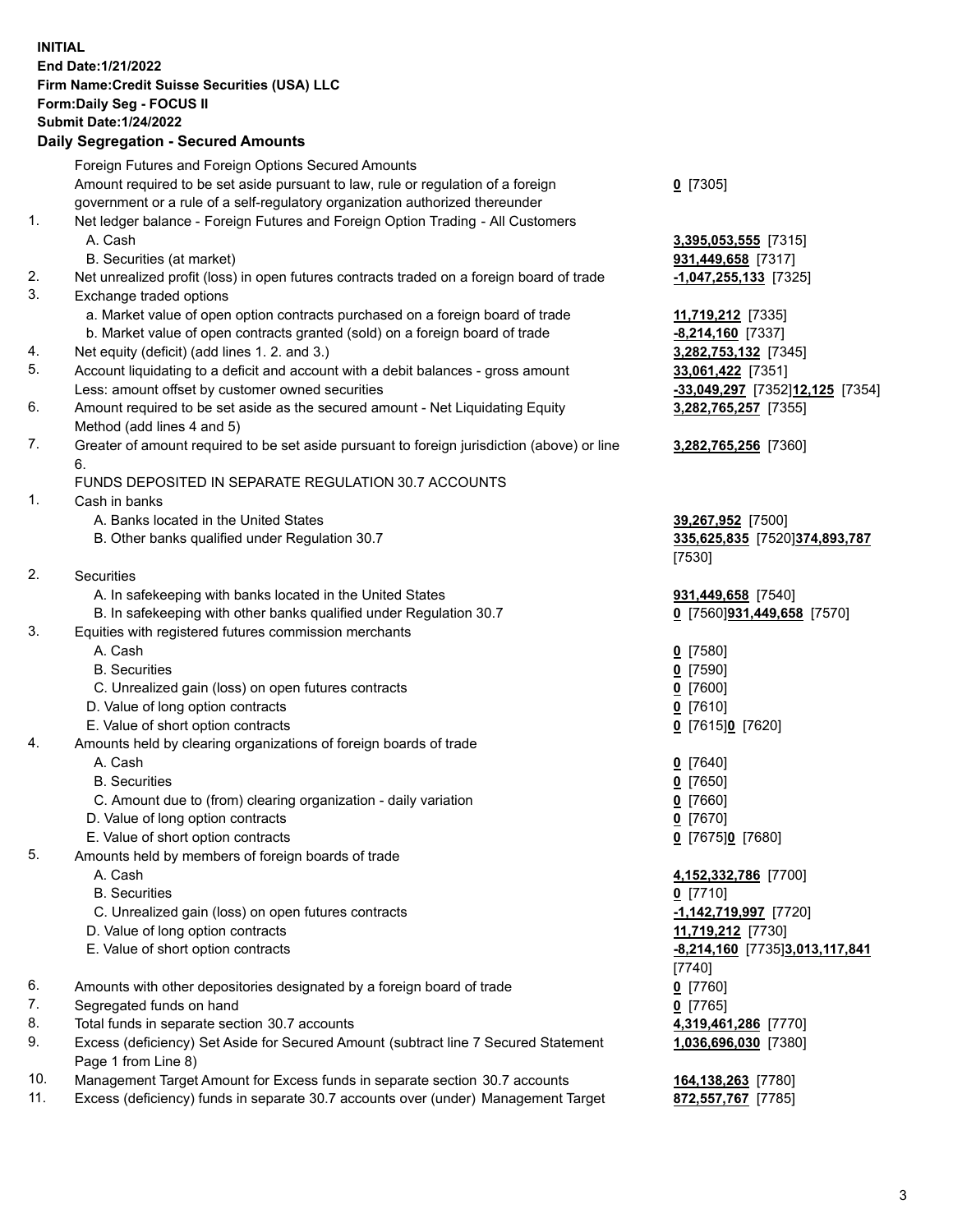15. Management Target Amount for Excess funds in segregation **134,877,646** [7194] 16. Excess (deficiency) funds in segregation over (under) Management Target Amount **67,481,242** [7198] **INITIAL End Date:1/21/2022 Firm Name:Credit Suisse Securities (USA) LLC Form:Daily Seg - FOCUS II Submit Date:1/24/2022 Daily Segregation - Segregation Statement**  SEGREGATION REQUIREMENTS(Section 4d(2) of the CEAct) 1. Net ledger balance A. Cash **1,975,763,863** [7010] B. Securities (at market) **893,269,680** [7020] 2. Net unrealized profit (loss) in open futures contracts traded on a contract market **-181,081,013** [7030] 3. Exchange traded options A. Add market value of open option contracts purchased on a contract market **118,819,069** [7032] B. Deduct market value of open option contracts granted (sold) on a contract market **-109,408,722** [7033] 4. Net equity (deficit) (add lines 1, 2 and 3) **2,697,362,877** [7040] 5. Accounts liquidating to a deficit and accounts with debit balances - gross amount **103,477,449** [7045] Less: amount offset by customer securities **-103,287,396** [7047] **190,053** [7050] 6. Amount required to be segregated (add lines 4 and 5) **2,697,552,930** [7060] FUNDS IN SEGREGATED ACCOUNTS 7. Deposited in segregated funds bank accounts A. Cash **495,641,094** [7070] B. Securities representing investments of customers' funds (at market) **0** [7080] C. Securities held for particular customers or option customers in lieu of cash (at **642,395,103** [7090] market) 8. Margins on deposit with derivatives clearing organizations of contract markets A. Cash **1,528,261,443** [7100] B. Securities representing investments of customers' funds (at market) **0** [7110] C. Securities held for particular customers or option customers in lieu of cash (at **250,874,577** [7120] market) 9. Net settlement from (to) derivatives clearing organizations of contract markets **-26,824,988** [7130] 10. Exchange traded options A. Value of open long option contracts **118,819,069** [7132] B. Value of open short option contracts **-109,408,722** [7133] 11. Net equities with other FCMs A. Net liquidating equity **154,242** [7140] B. Securities representing investments of customers' funds (at market) **0** [7160] C. Securities held for particular customers or option customers in lieu of cash (at **0** [7170] market) 12. Segregated funds on hand **0** [7150] 13. Total amount in segregation (add lines 7 through 12) **2,899,911,818** [7180] 14. Excess (deficiency) funds in segregation (subtract line 6 from line 13) **202,358,888** [7190]

Excess